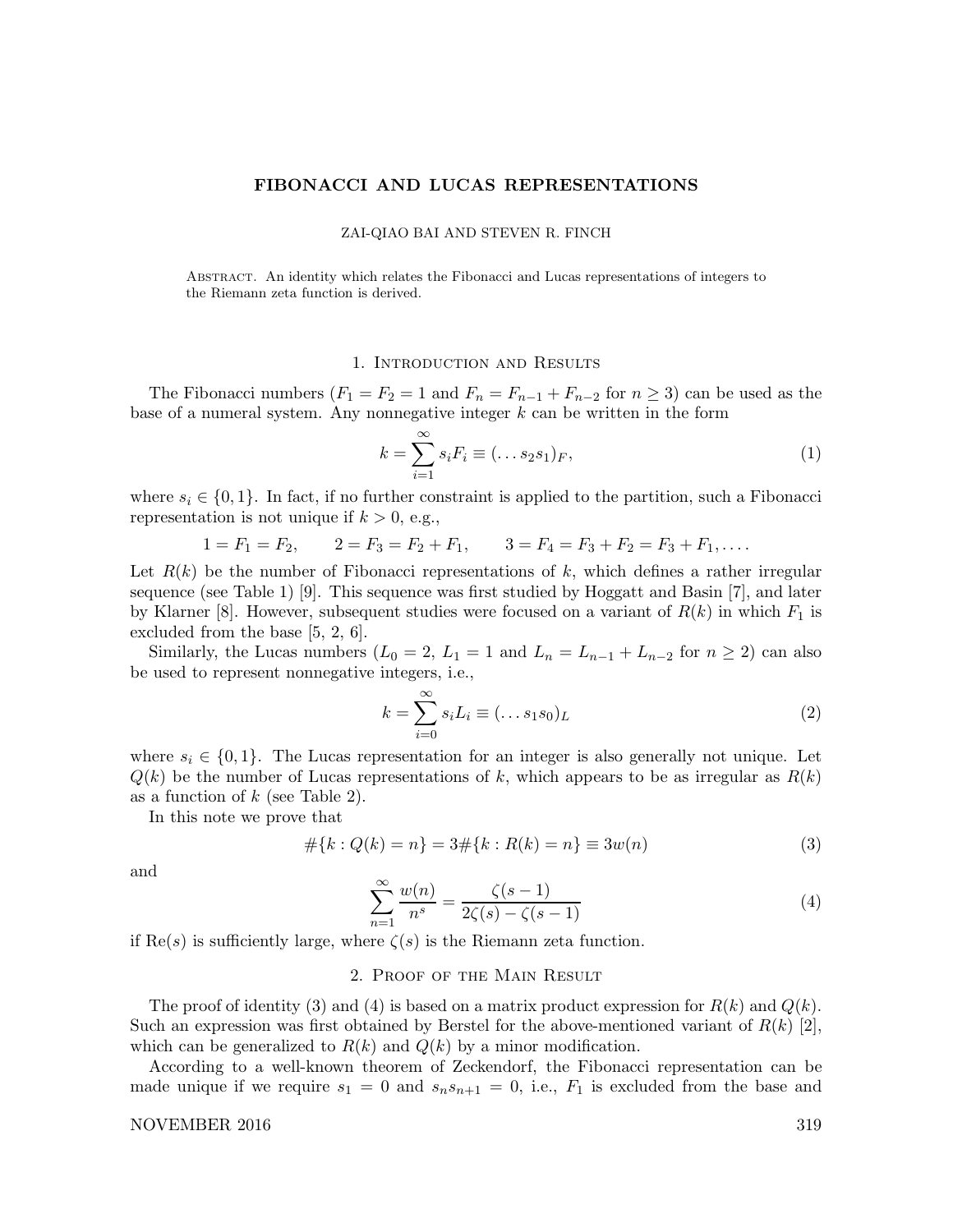no consecutive Fibonacci numbers are allowed in the summation [10]. Under this restriction, the binary string  $S = \ldots s_2 s_1$  is called the Zeckendorf code of  $k = (S)_F$ . The analog of a Zeckendorf code for the Lucas representation is the Brown code, which satisfies  $s_0s_2 = 0$  and  $s_n s_{n+1} = 0$  [3]. The matrix product expressions of  $R(k)$  and  $Q(k)$  turn out to be dependent on the Zeckendorf and Brown codes of k.

**Proposition 1.** If  $k > 0$  and S is its Zeckendorf code, where the leading infinite substring of 0's is ignored, S can be uniquely written as  $10\hat{S}t$ , where  $\hat{S}$  is a string composed of words  $r = 10, l = 00$  and  $c = 010$  and  $t \in \{\epsilon, 0\} \equiv A_F$ . Here  $\epsilon$  denotes the empty string.

*Proof.* By induction.  $\square$ 

**Proposition 2.** If  $k > 2$  and S is its Brown code, where the leading infinite substring of 0's is ignored, S can be uniquely written as  $10\hat{S}t$ , where  $\hat{S}$  is a string composed of words  $r = 10$ ,  $l = 00$  and  $c = 010$  and  $t \in \{0, 00, 10, 01, 010, 001\} \equiv A_L$ .

*Proof.* By induction.  $\square$ 

We call  $\hat{S}$  the essential part of the Zeckendorf or Brown code of k. The following theorem informs us how to calculate  $R(k)$  or  $Q(k)$  from  $\hat{S}$ .

**Theorem 3.** If the essential part of the Zeckendorf or Brown code of k is  $\hat{S} = \sigma_m \dots \sigma_1$ , then  $R(k)$  or  $Q(k)$  is given by

$$
e^T M(\sigma_k) \cdots M(\sigma_1) e \equiv e^T M(\hat{S}) e \equiv g(\hat{S})
$$
\n<sup>(5)</sup>

where

$$
M(r) = \begin{bmatrix} 1 & 0 \\ 1 & 1 \end{bmatrix}, \qquad M(l) = \begin{bmatrix} 1 & 1 \\ 0 & 1 \end{bmatrix}, \qquad M(c) = \begin{bmatrix} 1 & 1 \\ 1 & 1 \end{bmatrix}
$$

are three  $2 \times 2$  matrices and  $e = [1, 1]^T$ .

The proof of this theorem is a little tedious and we give it in a separate section (see below). Noticing that  $R(0) = 1, Q(0) = Q(1) = Q(2) = 1$ , and  $\#A_L = 3\#A_F$ , we have the following proposition.

**Proposition 4.** For an arbitrary positive integer n,  $\#\{k : Q(k) = n\} = 3\#\{k : R(k) = n\}.$ 

A key observation of Theorem 3 is that  $M(c) = ee^T$ , which allows us to write  $g(\hat{S})$  as  $g(\hat{S}_1)g(\hat{S}_2)$  if  $\hat{S} = \hat{S}_1c\hat{S}_2$ . In other words, we have the following proposition.

**Proposition 5.** If  $\hat{S} = \tilde{S}_m c \tilde{S}_{m-1} c \ldots \tilde{S}_1$ , where each  $\tilde{S}_j$  is a string composed only of r and l, then

$$
g(\hat{S}) = \prod_{j=1}^{m} g(\tilde{S}_j).
$$
\n(6)

The action of  $M(r)$  and  $M(l)$  on  $(m, n)^T$  gives  $(m, m+n)^T$  and  $(m+n, n)^T$ , respectively. If  $(m, n)$  is understood as the rational number  $m/n$ , this is just the generating rule of the Calkin-Wilf tree of fractions [4]. In addition,  $e = [1, 1]^T$  can be identified as the seed of the Calkin-Wilf tree. Therefore, when  $\tilde{S}$  runs over all sequences composed only of r and l,  $M(\tilde{S})e$ will produce all co-prime pairs  $(m, n)^T$  once and only once, with exceptions  $(0, 1)^T$  and  $(1, 0)^T$ . Consequently, we have the following proposition.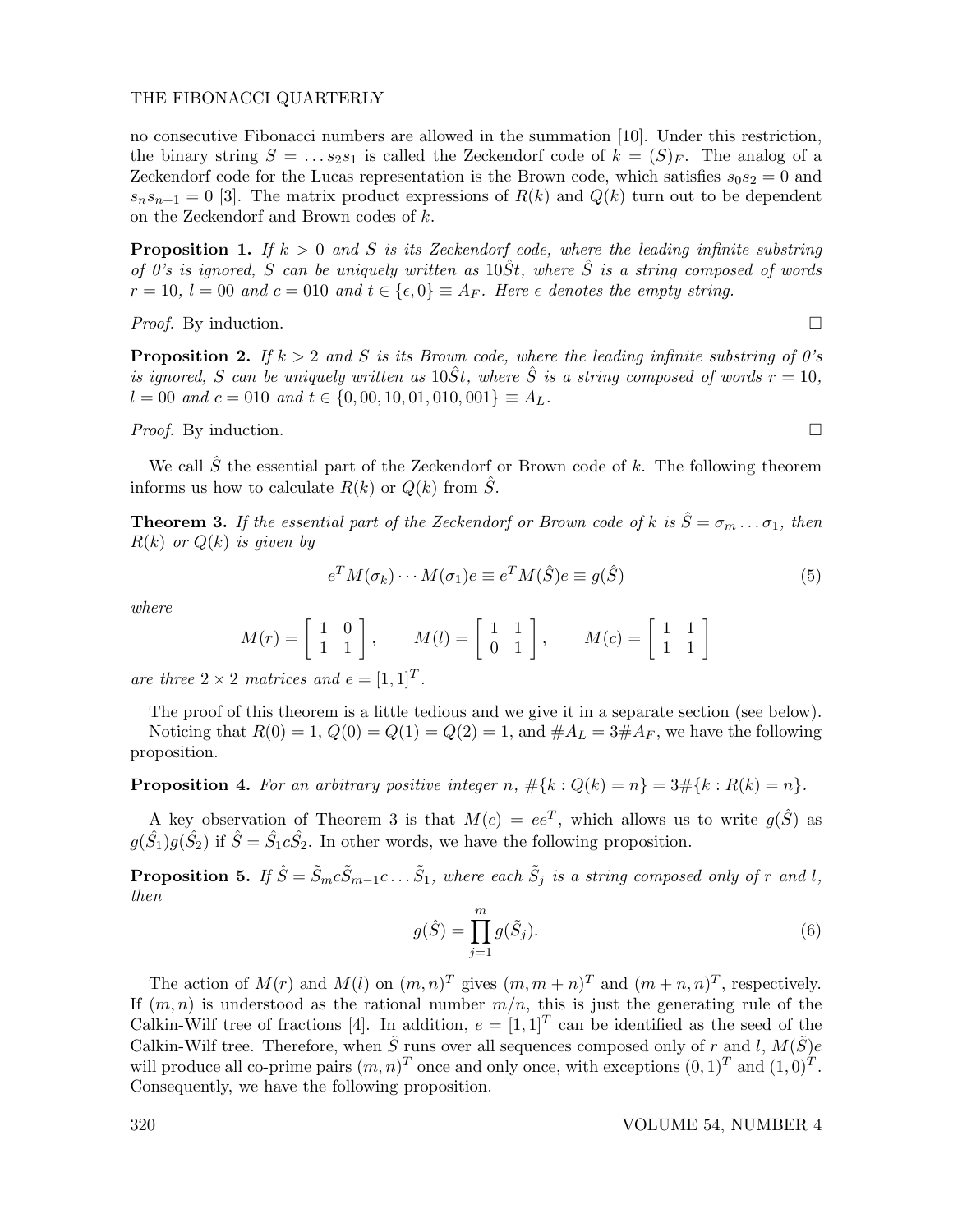# Proposition 6.

$$
A_s \equiv \sum_{\tilde{S}} g(\tilde{S})^{-s} = \sum_{\substack{m+n>1 \ (m,n)=1}} \frac{1}{(m+n)^s} = \sum_{k=2}^{\infty} \frac{\varphi(k)}{k^s} = \frac{\zeta(s-1)}{\zeta(s)} - 1 \tag{7}
$$

where  $\varphi(k)$  is the Euler totient function [1].

Combining all above facts, we finally have the following theorem.

#### Theorem 7.

$$
\sum_{n=1}^{\infty} \frac{w(n)}{n^s} = \sum_{k=0}^{\infty} R(k)^{-s} = \frac{\zeta(s-1)}{2\zeta(s) - \zeta(s-1)}.
$$
\n(8)

Proof.

$$
\sum_{k=0}^{\infty} R(k)^{-s} = 1 + \sum_{k=1}^{\infty} R(k)^{-s} = 1 + \sum_{\hat{S}} \sum_{t \in A_F} R((10\hat{S}t)_F)^{-s}
$$

$$
= 1 + 2 \sum_{\hat{S}} g(\hat{S})^{-s} = 1 + 2(A_s + A_s^2 + \cdots)
$$

$$
= \frac{1 + A_s}{1 - A_s} = \frac{\zeta(s - 1)}{2\zeta(s) - \zeta(s - 1)}.
$$
(9)

## 3. Discussion

A formula for  $w(n)$  is possible as follows. A multiplicative composition of n is a sequence  $x_1, x_2, \ldots, x_k$  of integers (for some  $k \ge 1$ ) satisfying

$$
n = x_1 x_2 \cdots x_k, \qquad x_j \ge 2 \text{ for all } 1 \le j \le k.
$$

Let  $X_n$  denote the set of all multiplicative compositions of n. For example, if n is a prime power  $p^m$ , then  $\#X_n = 2^{m-1}$ ; if n is a product of distinct primes  $pq$ , then  $\#X_n = 3$ . Let  $X_{n,k}$  denote the subset of  $X_n$  of sequences containing exactly k terms. By use of Proposition 5, it can be shown that

$$
w(n) = 2\left[\varphi(n) + \sum_{X_{n,2}} \varphi(x_1)\varphi(x_2) + \sum_{X_{n,3}} \varphi(x_1)\varphi(x_2)\varphi(x_3) + \cdots\right].
$$

For example,  $w(p^m) = 2(p-1)(2p-1)^{m-1}$  and  $w(pq) = 6(p-1)(q-1)$ . The arithmetic function  $w(n)$  fails to be multiplicative; standard techniques for computing the Dirichlet series corresponding to  $w(n)$  do not apply.

Since the number of *n*-bit binary strings is  $2^n$  while  $F_n$ ,  $L_n$  grow like  $\tau^n$  when  $n \to \infty$ , where  $\tau = (\sqrt{5} + 1)/2$  is the golden ratio, by averaging,  $R(k)$  and  $Q(k)$  increase as  $k^{\alpha}$  when  $k \to \infty$ , where

$$
\alpha = \frac{\log 2}{\log \tau} = 1.44042\dots.
$$

Thus,  $\sum_{k} R(k)^{-s}$  and  $\sum_{k} Q(k)^{-s}$  diverge for real  $s < 1 + \alpha$ , which is slightly smaller than 2.47875 . . ., the exact lower bound for convergence of the two series determined by the zero of the denominator of formula (8).

## NOVEMBER 2016 321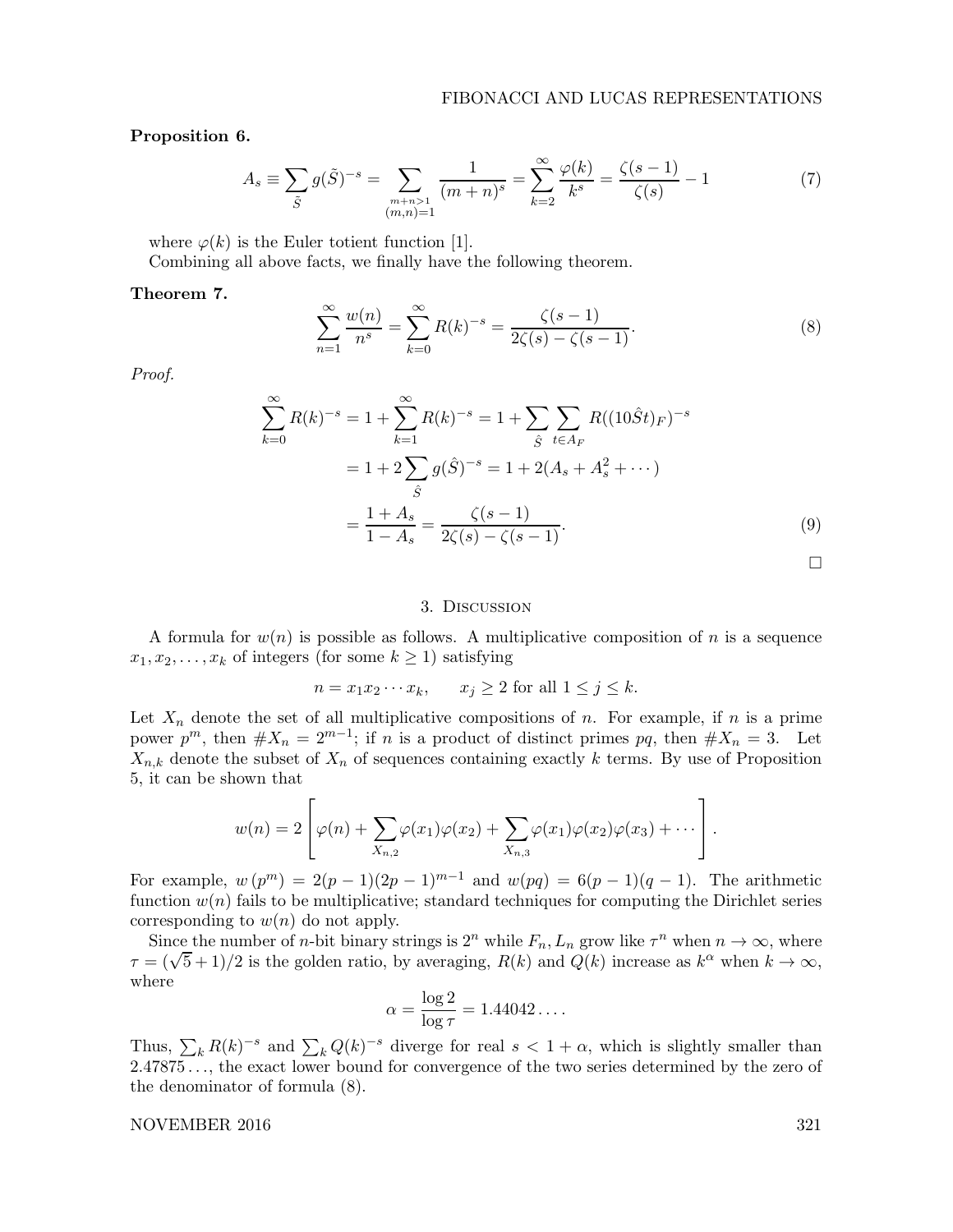# 4. Proof of Theorem 3

The key point to proving Theorem 3 is to categorize the Fibonacci (or Lucas) representations into two classes according to whether the leading non-zero bit of the Zeckendorf (or Brown) code is used. The counts of the two classes form a 2-component vector, and Edson and Zamboni found that this vector can be generated from a simple iteration relation [6].

Let us begin with the Fibonacci representation. The proof is based on two facts. One is the inequality

$$
\sum_{k=1}^{n} F_k = F_{n+2} - 1 < F_{n+2} \le 2F_{n+1} \tag{10}
$$

for  $n \geq 1$ . Suppose  $S_1$  and  $S_2$  are two arbitrary binary sequences that begin with 1. The first part of this inequality implies that, if  $(S_1)_F = (S_2)_F$ , then  $|S_1|$  and  $|S_2|$  are either equal or differ by one, where  $|S|$  denotes the length of S as a binary string. In addition, the second part of this inequality implies that, if  $(S_1)_F = (S_2)_F + F_{|S_2|}$ , then  $|S_1| \geq |S_2|$ .

The other fact crucial to our proof is that, of all Fibonacci representations of a positive integer, the Zeckendorf code as a binary string is the one with the largest lexicographical order. Therefore, if  $S = 10S'$  is the Zeckendorf code of a positive integer k and  $S_1 = 1S''$  is an arbitrary Fibonacci representation of k, i.e.,  $(S_1)_F = k = (S)_F$ , then  $|S_1| = |S|$  or  $|S| - 1$ .

The above described properties of the Fibonacci representation lead naturally to the following definitions.

**Definition 8.** Letting  $S = 10...$  be the Zeckendorf code of a positive integer, define

$$
R_0(S) = \# \{ S' \in [0,1]^{|S|-1} : (S')_F = (S)_F \},\tag{11}
$$

$$
R_1(S) = \# \{ S' \in [0,1]^{|S|-1} : (1S')_F = (S)_F \}. \tag{12}
$$

Using this notation, we have the following proposition.

**Proposition 9.** If  $S = 10S'$  is a Zeckendorf code, then

$$
R((S)_F) = R_0(S) + R_1(S) = e^T \begin{bmatrix} R_0(S) \\ R_1(S) \end{bmatrix}.
$$
 (13)

Moreover, from the definition and properties of the Zeckendorf code we have the following proposition.

# **Proposition 10.** If  $10S'$  is a Zeckendorf code, then

$$
R_1(10S') = R((S')_F). \tag{14}
$$

We then consider how  $R_0$  and  $R_1$  change when a Zeckendorf code 10S is expanded to 10rS,  $10lS$  or  $10cS$ . The iteration rules for  $R_1$  can be readily derived as follows:

$$
R_1(1010S) = R((10S)_F) = R_0(10S) + R_1(10S),
$$
\n<sup>(15)</sup>

$$
R_1(1000S) = R((00S)_F) = R((S)_F) = R_1(10S),
$$
\n(16)

$$
R_1(10010S) = R((010S)_F) = R((10S)_F) = R_0(10S) + R_1(10S). \tag{17}
$$

For the iteration rules of  $R_0$ , note that

$$
R_0(10S) = #\{S' \in [0,1]^{|S|} : (1S')_F = (10S)_F\}
$$
  
= # $\{S' \in [0,1]^{|S|} : (S')_F = F_{|S|} + (S)_F\},$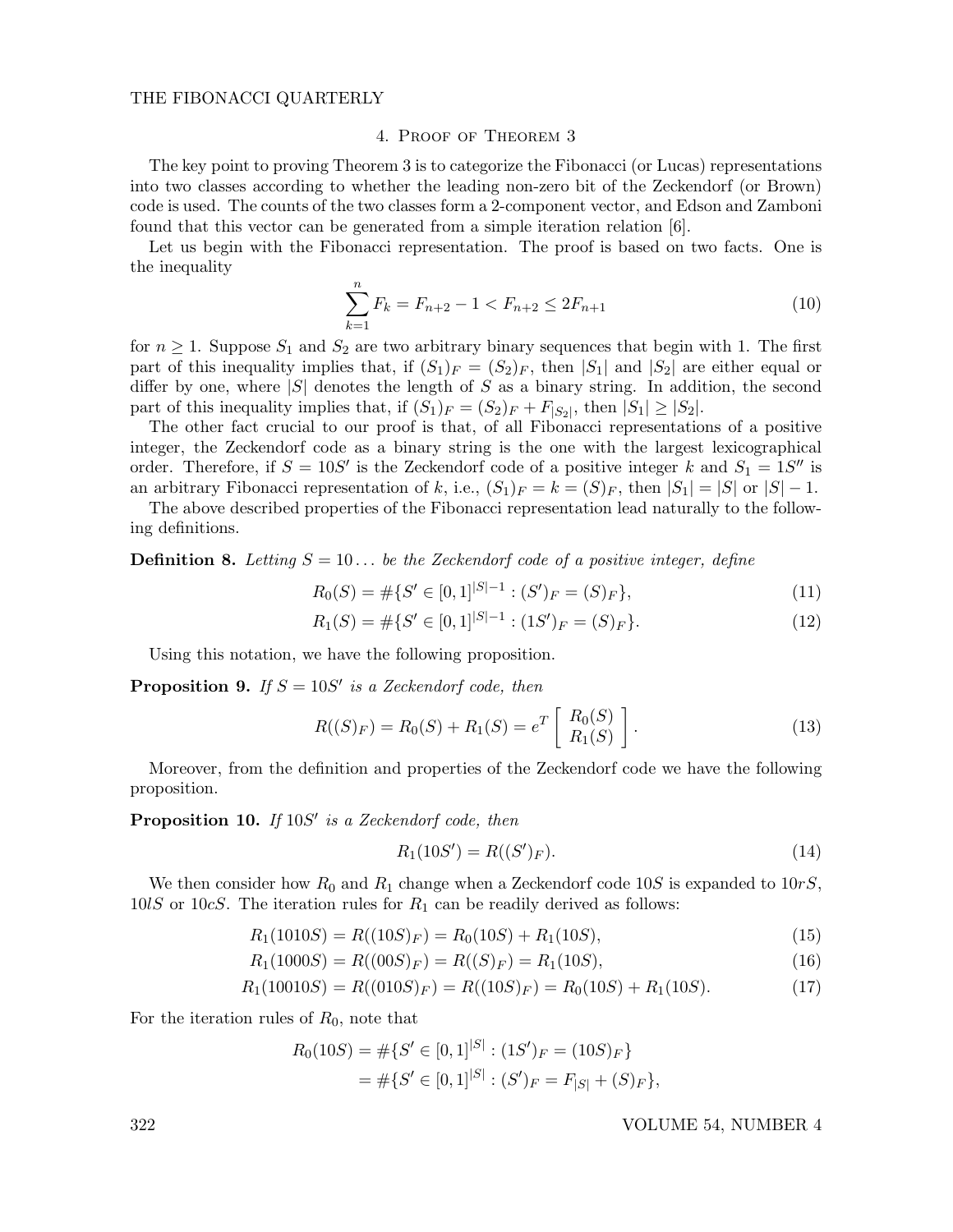hence we have the following,

$$
R_0(1010S) = #\{S' \in [0,1]^{|S|+2} : (S')_F = F_{|S|+2} + (10S)_F\}
$$
  
= #\{S' \in [0,1]^{|S|+1} : (1S')\_F = F\_{|S|+2} + (10S)\_F\}  
= #\{S' \in [0,1]^{|S|+1} : (S')\_F = (10S)\_F\}  
= R\_0(10S), \tag{18}

$$
R_0(1000S) = #\{S' \in [0,1]^{|S|+2} : (S')_F = F_{|S|+2} + (00S)_F = (10S)_F\}
$$
  
=  $R((10S)_F) = R_0(10S) + R_1(10S),$  (19)

$$
R_0(10010S) = #{S' \in [0,1]^{|S|+3} : (S')_F = F_{|S|+3} + (010S)_F = (1000S)_F}
$$
  
=  $R_0(1000S) = R_0(10S) + R_1(10S)$ . (20)

Combining formulas 15–17 and 18–20, we have the following proposition.

Proposition 11. If 10S is the Zeckendorf code of a positive integer, then

$$
\begin{bmatrix}\nR_0(10\sigma S) \\
R_1(10\sigma S)\n\end{bmatrix} = M(\sigma) \begin{bmatrix}\nR_0(10S) \\
R_1(10S)\n\end{bmatrix}
$$
\n(21)

for  $\sigma = r, l, c$ .

Finally, we can readily check that  $R_0(10) = 1$  (as  $F_2 = F_1$ ),  $R_1(10) = 1$  (as  $F_2 = F_2$ ),  $R_0(100) = 1$  (as  $F_3 = F_2 + F_1$ ) and  $R_1(100) = 1$  (as  $F_3 = F_3$ ), i.e.,

$$
\begin{bmatrix}\nR_0(10) \\
R_1(10)\n\end{bmatrix} =\n\begin{bmatrix}\nR_0(100) \\
R_1(100)\n\end{bmatrix} =\n\begin{bmatrix}\n1 \\
1\n\end{bmatrix} = e.
$$
\n(22)

Combining this formula with Propositions 9 and 11, Theorem 3 for the Fibonacci representation is proved.

We now consider the Lucas representation. Because similar inequalities hold for Lucas numbers, i.e.,

$$
\sum_{j=0}^{k} L_j = L_{k+2} - 1 < 2L_{k+1} \tag{23}
$$

for  $k \geq 1$  and the Brown code is also constructed from a greedy algorithm for the largest lexicographical order, the same iteration rules hold for similarly defined  $Q_0$  and  $Q_1$ . Thus we need only to verify that

$$
\left[\begin{array}{c} Q_0(10t) \\ Q_1(10t) \end{array}\right] = \left[\begin{array}{c} 1 \\ 1 \end{array}\right] \tag{24}
$$

for each  $t \in A_L$ , which is obviously true (see Table 3). Therefore we complete the proof of Theorem 3.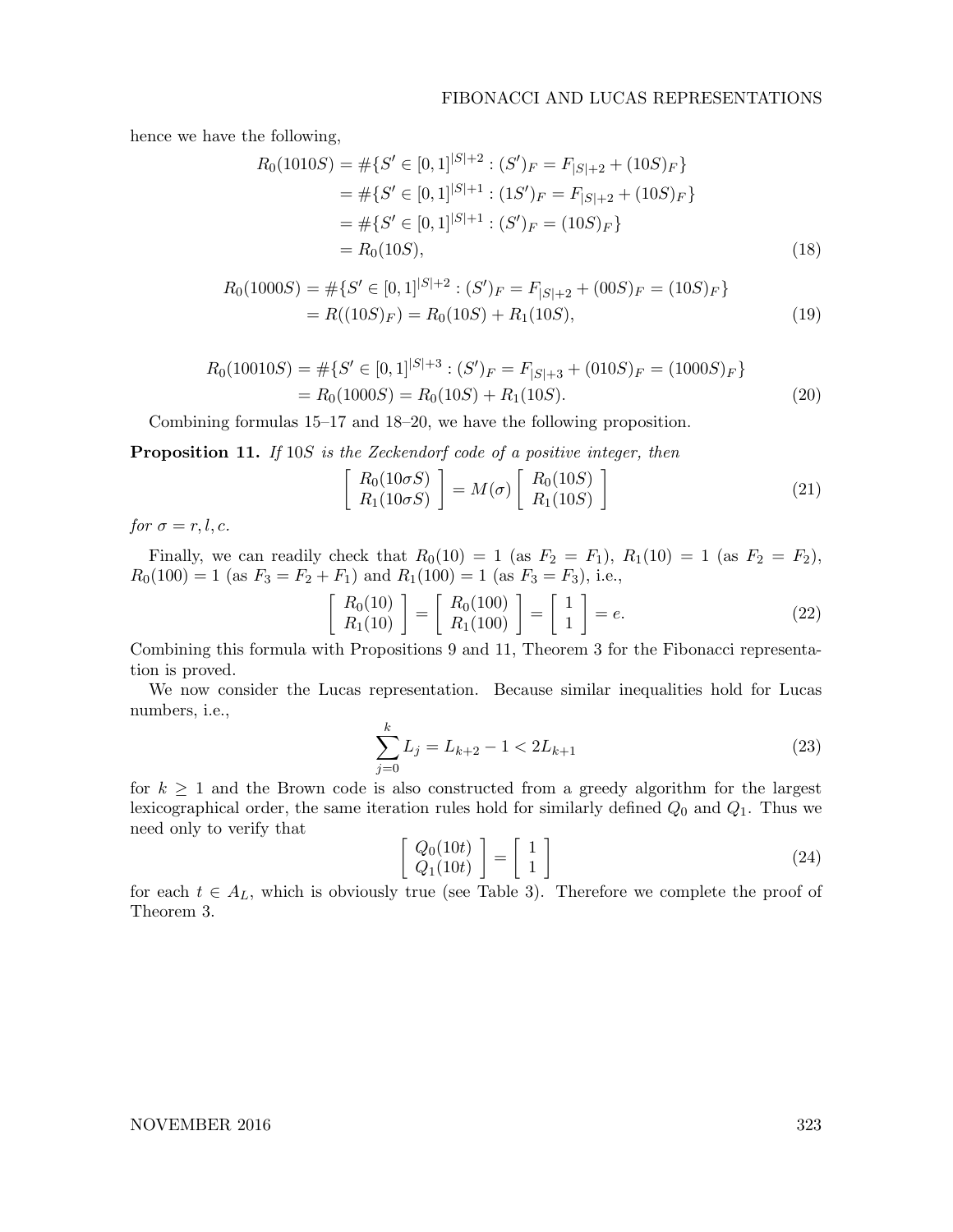| $\boldsymbol{n}$ | Zeckendorf code | segmentation       | essential part    | R(n)             |
|------------------|-----------------|--------------------|-------------------|------------------|
| $\overline{1}$   | 10              | 10                 | $\epsilon$        | $\overline{2}$   |
| $\overline{2}$   | 100             | 100                | $\epsilon$        | $\overline{2}$   |
| $\overline{3}$   | 1000            | 1000               | $\overline{l}$    | $\overline{3}$   |
| $\overline{4}$   | 1010            | 1010               | $\overline{r}$    | 3                |
| $\overline{5}$   | 10000           | 10000              | $\overline{l}$    | $\overline{3}$   |
| $\overline{6}$   | 10010           | 10 010             | $\overline{c}$    | $\overline{4}$   |
| $\overline{7}$   | 10100           | 10100              | $\overline{r}$    | 3                |
| 8                | 100000          | 10 00 00           | $\overline{ll}$   | $\overline{4}$   |
| $\boldsymbol{9}$ | 100010          | 10 00 10           | l r               | $\overline{5}$   |
| 10               | 100100          | 10 010 0           | $\overline{c}$    | $\overline{4}$   |
| 11               | 101000          | 10 10 00           | rl                | $\overline{5}$   |
| 12               | 101010          | 10 10 10           | rr                | $\overline{4}$   |
| 13               | 1000000         | 100000             | $_{ll}$           | $\overline{4}$   |
| 14               | 1000010         | 10 00 010          | lc                | 6                |
| 15               | 1000100         | 10 00 10 10        | l r               | $\overline{5}$   |
| 16               | 1001000         | 10 010 00          | cl                | $\boldsymbol{6}$ |
| 17               | 1001010         | 10 010 10          | cr                | 6                |
| 18               | 1010000         | 101000             | rl                | $\overline{5}$   |
| 19               | 1010010         | 10 10 010          | rc                | 6                |
| 20               | 1010100         | 1010100            | rr                | $\overline{4}$   |
| $\overline{21}$  | 10000000        | 10 00 00 00        | $_{lll}$          | $\overline{5}$   |
| 22               | 10000010        | 10 00 00 10        | $_{llr}$          | $\overline{7}$   |
| 23               | 10000100        | 10 00 010 0        | lc                | 6                |
| 24               | 10001000        | 10 00 10 00        | lrl               | 8                |
| 25               | 10001010        | 10 00 10 10        | lrr               | $\overline{7}$   |
| 26               | 10010000        | 10 010 00 0        | cl                | 6                |
| 27               | 10010010        | 10 010 010         | cc                | 8                |
| 28               | 10010100        | 10 010 10 0        | cr                | 6                |
| 29               | 10100000        | 10 10 00 00        | rll               | $\overline{7}$   |
| 30               | 10100010        | 10 00 00 10        | rlr               | 8                |
| 31               | 10100100        | 10 10 010 0        | $r\boldsymbol{c}$ | 6                |
| 32               | 10101000        | 10 10 10 00        | rrl               | $\overline{7}$   |
| 33               | 10101010        | <u>10 10 10 10</u> | rrr               | $\overline{5}$   |

Table 1.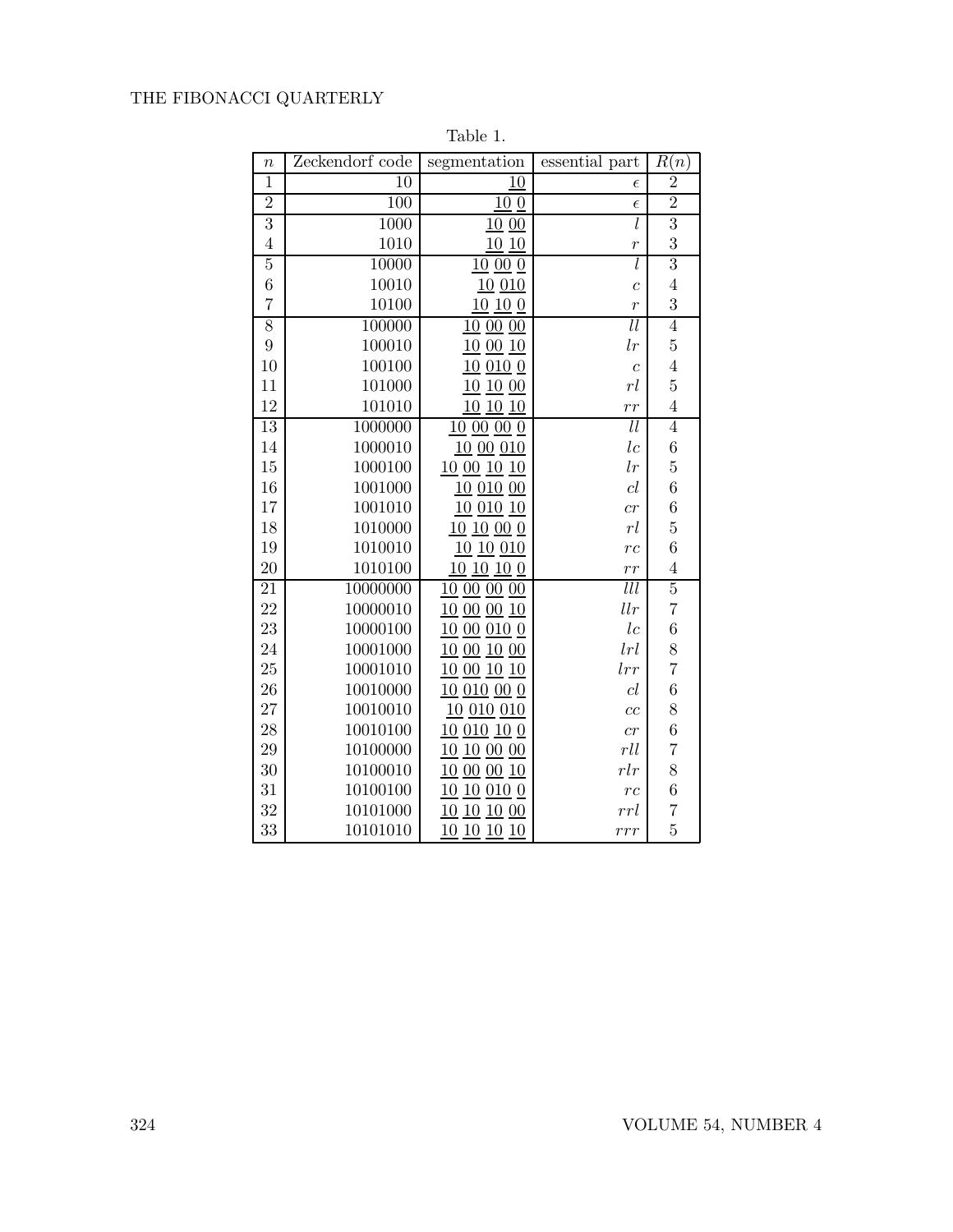# FIBONACCI AND LUCAS REPRESENTATIONS

| $\boldsymbol{n}$ | Brown code  | segmentation | essential part   | Q(n)           |
|------------------|-------------|--------------|------------------|----------------|
| $\mathbf{1}$     | 10          |              |                  | $\mathbf{1}$   |
| $\overline{2}$   | $\mathbf 1$ |              |                  | $\overline{1}$ |
| $\overline{3}$   | 100         | 100          | $\epsilon$       | $\overline{2}$ |
| $\overline{4}$   | 1000        | 10 00        | $\epsilon$       | $\overline{2}$ |
| $\overline{5}$   | 1010        | 10 10        | $\epsilon$       | $\overline{2}$ |
| $\overline{6}$   | 1001        | 10 01        | $\epsilon$       | $\overline{2}$ |
| 7                | 10000       | 10000        | $\overline{l}$   | $\overline{3}$ |
| 8                | 10010       | 10 010       | $\epsilon$       | $\overline{2}$ |
| 9                | 10001       | 10 001       | $\epsilon$       | $\overline{2}$ |
| 10               | 10100       | 10100        | $\overline{r}$   | 3              |
| 11               | 100000      | 10 00 00     | l                | $\overline{3}$ |
| $12\,$           | 100010      | 10 00 10     | l                | 3              |
| 13               | 100001      | 10 00 01     | l                | 3              |
| 14               | 100100      | 100100       | $\overline{c}$   | $\overline{4}$ |
| 15               | 101000      | 10 10 00     | $\overline{r}$   | 3              |
| 16               | 101010      | 101010       | $\overline{r}$   | 3              |
| 17               | 101001      | 10 10 01     | $\overline{r}$   | 3              |
| $\overline{18}$  | 1000000     | 100000       | $\overline{ll}$  | $\overline{4}$ |
| $19\,$           | 1000010     | 10 00 010    | l                | 3              |
| 20               | 1000001     | 10 00 001    | $l_{\rm}$        | 3              |
| 21               | 1000100     | 1000100      | l r              | $\overline{5}$ |
| 22               | 1001000     | 10 010 00    | $\overline{c}$   | $\overline{4}$ |
| 23               | 1001010     | 10 010 10    | $\overline{c}$   | $\overline{4}$ |
| 24               | 1001001     | 10 010 01    | $\overline{c}$   | $\overline{4}$ |
| 25               | 1010000     | 101000       | rl               | $\overline{5}$ |
| 26               | 1010010     | 10 10 010    | $\overline{r}$   | 3              |
| 27               | 1010010     | 10 10 001    | $\boldsymbol{r}$ | 3              |
| 28               | 1010100     | 10 10 10 0   | rr               | $\overline{4}$ |

Table 2.

Table 3.

|      | $t \mid Q_0(10t)$ | partition             | $Q_1(10t)$   partition |
|------|-------------------|-----------------------|------------------------|
|      |                   | $3 = L_1 + L_0$       | $3 = L_2$              |
| (0() |                   | $4 = L_2 + L_1$       | $4=L_3$                |
| 01   |                   | $6 = L_2 + L_1 + L_0$ | $6 = L_3 + L_0$        |
| 10.  |                   | $5 = L_2 + L_0$       | $5 = L_3 + L_1$        |
| 001  | $\overline{1}$    | $9 = L_3 + L_2 + L_0$ | $9 = L_4 + L_0$        |
| 010  |                   | $8 = L_3 + L_2 + L_1$ | $8 = L_4 + L_1$        |

# **REFERENCES**

- [1] T. M. Apostol, Introduction to Analytic Number Theory, Springer-Verlag, New York-Heidelberg, 1976.
- [2] J. Berstel, An exercise on Fibonacci representations, Theor. Inform. Appl., 35 (2001), 491–498.
- [3] J. L. Brown, Unique representations of integers as sums of distinct Lucas numbers, The Fibonacci Quarterly, 7.3 (1969), 243–252.
- [4] N. Calkin and H. Wilf, Recounting the rationals, American Mathematical Monthly, 107 (2000), 360–363.
- [5] L. Carlitz, Fibonacci representations, The Fibonacci Quarterly, **6.3** (1968), 193-220.

# NOVEMBER 2016 325